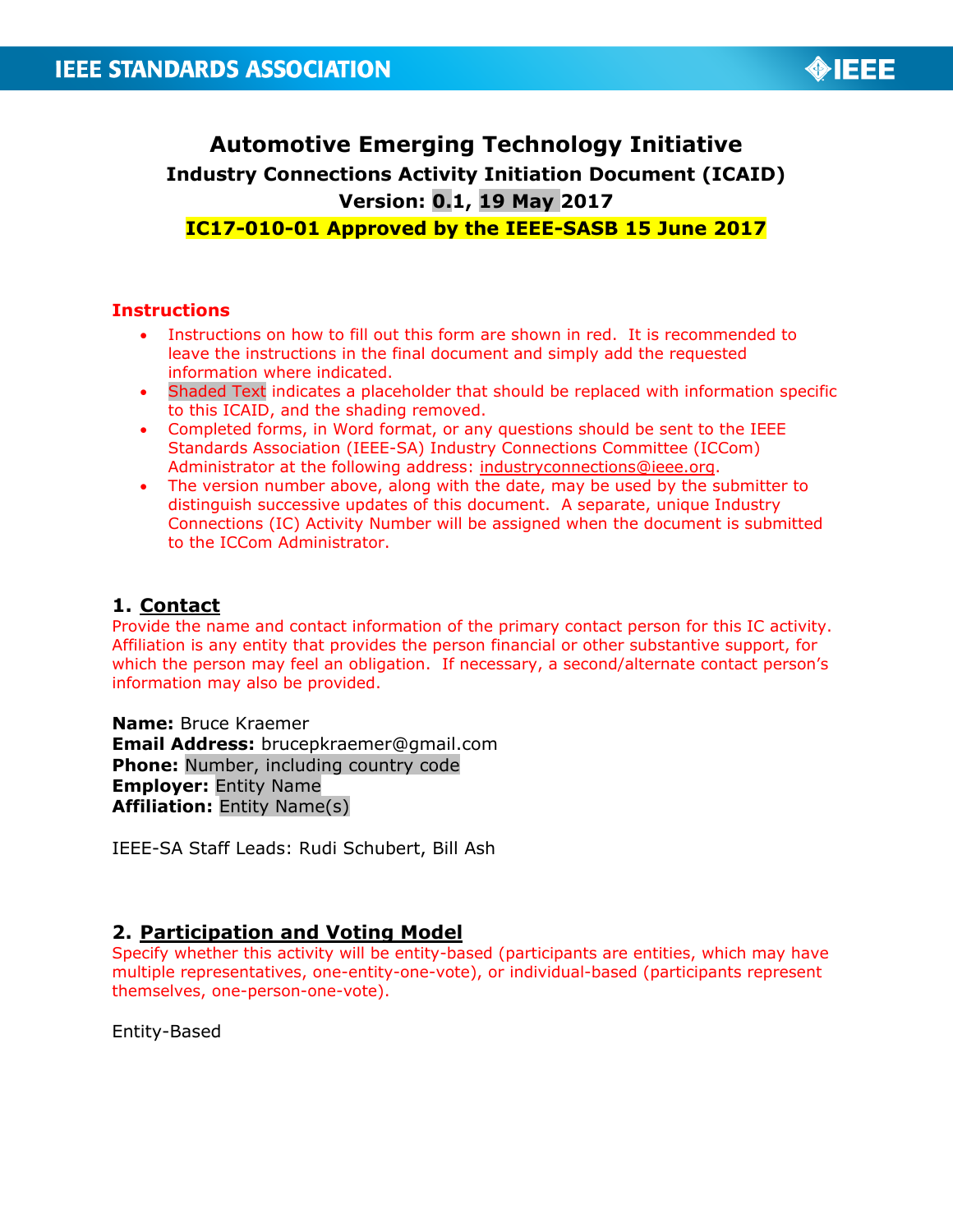# **3. Purpose**

## **3.1. Motivation and Goal**

Briefly explain the context and motivation for starting this IC activity, and the overall purpose or goal to be accomplished.

The IEEE-SA has been active in Connected Vehicle standards, as well as related standards activities focused in areas such as EV integration and Autonomous Systems. This new Automotive Technology Initiative will provide a platform that brings together the global technical community working across these automotive industry topics in a collaborative environment to share knowledge, discuss issues and identify standards related solutions to drive innovation and accelerate emerging technology adoption.

Initial activities to be launched include:

- An industry focused collaboration group where manufacturers can discuss key vehicular communications technology issues and priorities, providing direction and advisory guidance towards new IEEE standards activities that support automotive technologies
- Recommendations for new standards (PAR development) for automotive technology, leveraging current and past IEEE standards for connected vehicles, vehicular infrastructure, and electric vehicle issues
- An autonomous vehicle technology policy interest group, bringing together automotive technologists, policy makers and other stakeholders to identify issues, build consensus, and provide guidance and recommendations that build trust and accelerated adoption of autonomous vehicles

## **3.2. Related Work**

Provide a brief comparison of this activity to existing, related efforts or standards of which you are aware (industry associations, consortia, standardization activities, etc.).

IEEE 2040 Standard for Connected, Automated and Intelligent Vehicles – this activity will complement and collaborate with IEEE 2040 working group participants

IEEE 802 Automotive Ethernet standards and projects

Standardization work in other SDOs.

## **3.3. Previously Published Material**

Provide a list of any known previously published material intended for inclusion in the proposed deliverables of this activity.

#### List the previously published material, if any.

## **3.4. Potential Markets Served**

Indicate the main beneficiaries of this work, and what the potential impact might be.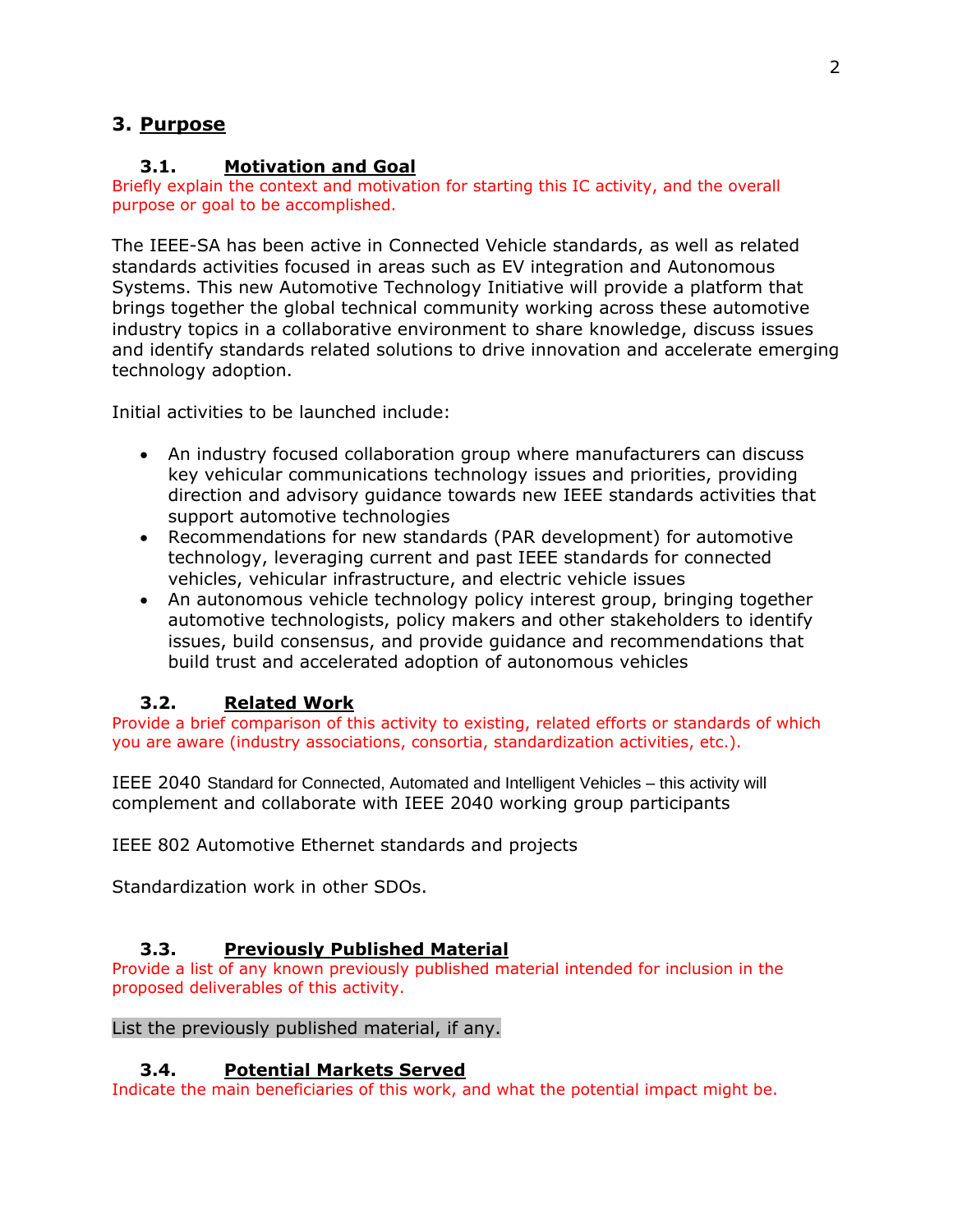- Auto and other vehicle manufacturers
- Suppliers to auto manufacturers, particularly relative to communications systems
- Infrastructure and EV grid integration stakeholders
- Transportation policy stakeholders (manufacturers, government)

## **4. Estimated Timeframe**

Indicate approximately how long you expect this activity to operate to achieve its proposed results (e.g., time to completion of all deliverables).

#### **Expected Completion Date:** June 2019

IC activities are chartered for two years at a time. Activities are eligible for extension upon request and review by ICCom and the IEEE-SA Standards Board. Should an extension be required, please notify the ICCom Administrator prior to the two-year mark.

### **5. Proposed Deliverables**

Outline the anticipated deliverables and output from this IC activity, such as documents (e.g., white papers, reports), proposals for standards, conferences and workshops, databases, computer code, etc., and indicate the expected timeframe for each.

- A recommendations and roadmap report on accelerating new vehicular communications systems and standards
- Proposals for new standards (PARs) in support of the recommendations on vehicular communications systems
- Stakeholder workshops to share and discuss information on communication systems alternatives, automotive technology policy issues and other topics as determined by the members of this activity

#### **6. Funding Requirements**

Outline any contracted services or other expenses that are currently anticipated, beyond the basic support services provided to all IC activities. Indicate how those funds are expected to be obtained (e.g., through participant fees, sponsorships, government or other grants, etc.). Activities needing substantial funding may require additional reviews and approvals beyond ICCom.

This activity will primarily operate using the standard staff support services provided for IC programs.

As a strategic IC activity, IEEE-SA can also support up to two small workshops (25- 35 participants), and enhanced support to build market awareness of the activity (e.g. press release, article placement, conference exhibit support)

Activity members will provide any needed support for any additional hosted F2F meetings.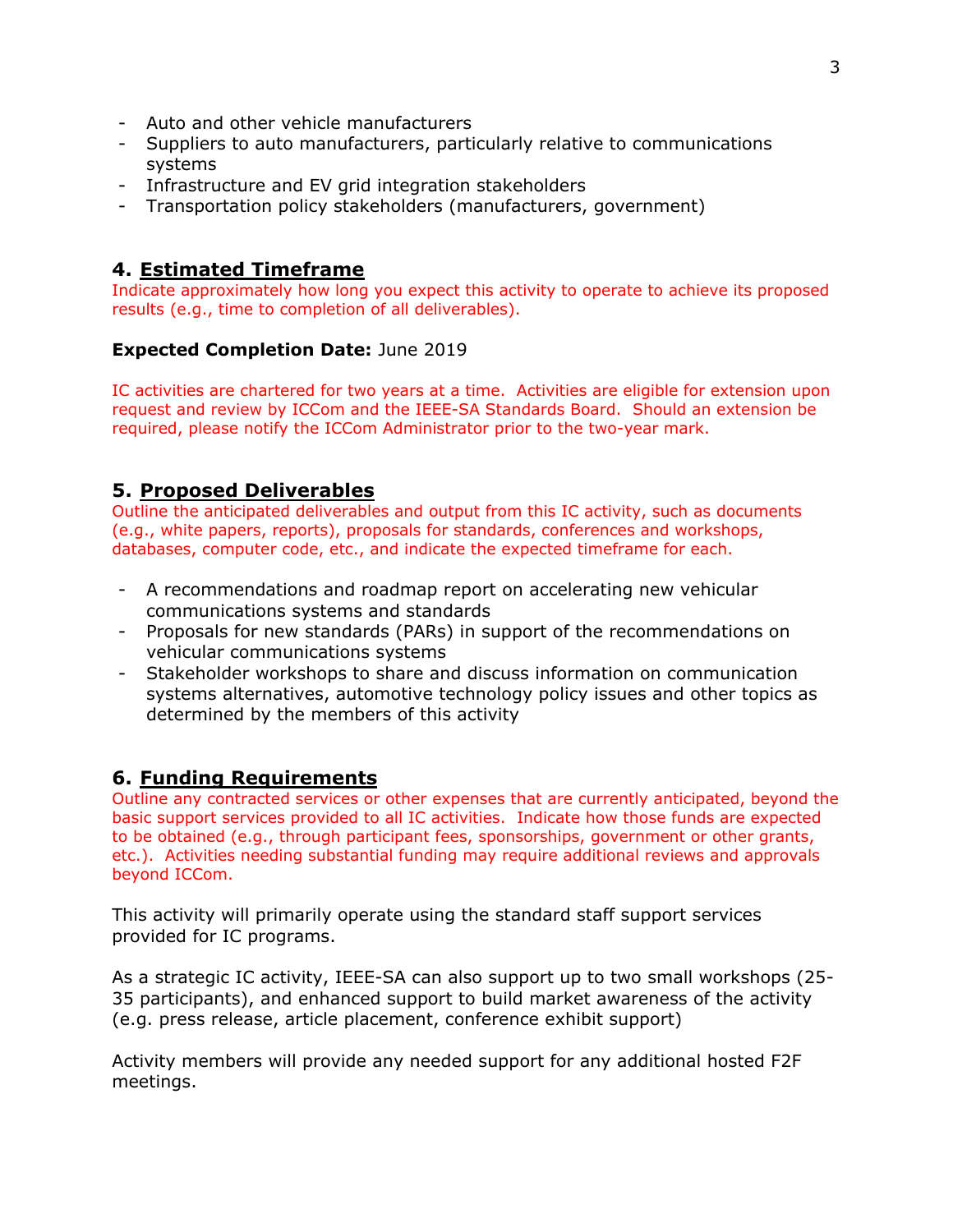## **7. Management and Procedures**

#### **7.1. IEEE Sponsoring Committee**

Indicate whether an IEEE sponsoring committee of some form (e.g., an IEEE Standards Sponsor) has agreed to oversee this activity and its procedures.

#### **Has an IEEE sponsoring committee agreed to oversee this activity?:**

No

If yes, indicate the sponsoring committee's name and its chair's contact information.

**Sponsoring Committee Name:** Committee Name **Chair's Name:** Full Name **Chair's Email Address:** who@where **Chair's Phone:** Number, including country code

Additional sponsoring committee information, if any.

#### **7.2. Activity Management**

If no IEEE sponsoring committee has been identified in 7.1 above, indicate how this activity will manage itself on a day-to-day basis (e.g., executive committee, officers, etc).

The activity will be managed by an executive committee as defined in the activity's policies and procedures.

It is also proposed to establish liaison relationships with relevant IEEE stakeholders including, but not limited to:

IEEE Communications Society IEEE 802 relevant working groups IEEE Vehicular Technology Society IEEE Transportation Electrification Community SASB/SCC42

#### **7.3. Procedures**

Indicate what documented procedures will be used to guide the operations of this activity; either (a) modified baseline *Industry Connections Activity Policies and Procedures,* (b) Sponsor policies and procedures accepted by the IEEE-SA Standards Board, or (c) Working Group policies and procedures accepted by the Working Group's Sponsor. If option (a) is chosen, then ICCom review and approval of the P&P is required. If option (b) or (c) is chosen, then ICCom approval of the use of the P&P is required.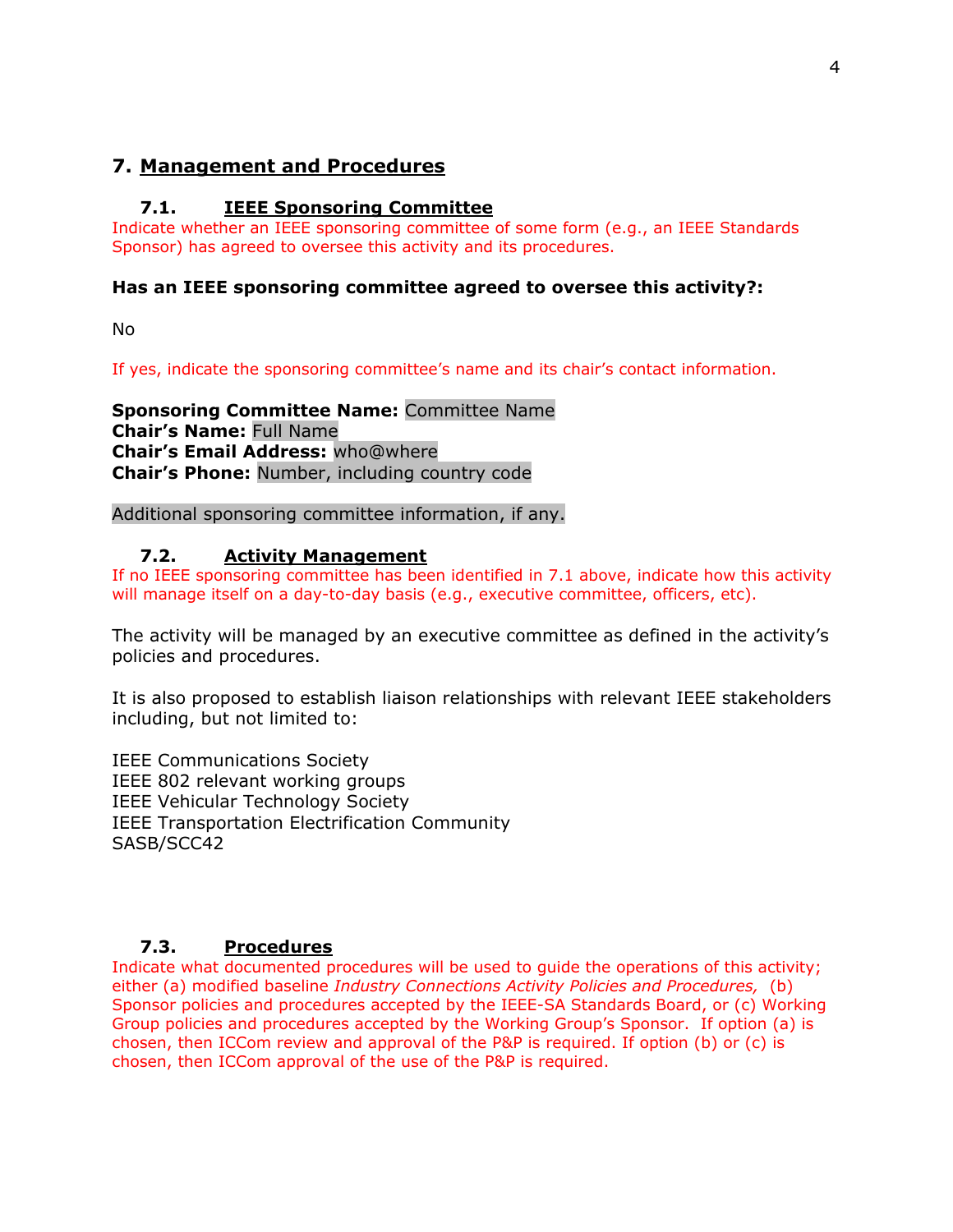The activity will follow the baseline Industry Connections Activity Policies and Procedures (P&P).

# **8. Participants**

## **8.1. Stakeholder Communities**

Indicate the stakeholder communities (the types of companies or other entities, or the different groups of individuals) that are expected to be interested in this IC activity, and will be invited to participate.

#### Specify types of entities or groups of individuals.

#### **8.2. Expected Number of Participants**

Indicate the approximate number of entities (if entity-based) or individuals (if individualbased) expected to be actively involved in this activity.

#### 20-30 entities

#### **8.3. Initial Participants**

Provide a list of the entities or individuals that will be participating from the outset. It is recommended there be at least three initial participants for an entity-based activity, or five initial participants (each with a different affiliation) for an individual-based activity.

| <b>Entity</b>      | <b>Primary Contact</b>                      | <b>Additional</b><br><b>Representatives</b> |
|--------------------|---------------------------------------------|---------------------------------------------|
| <b>Entity Name</b> | <b>Contact Name</b>                         | Name, Email Address                         |
|                    | <b>Email Address</b><br><b>Phone Number</b> | Name, Email Address                         |
| Volkswagen         | Christiane Von Finckenstein                 | <b>TBD</b>                                  |
|                    | christiane.von.finckenstein@volkswagen.de   |                                             |
| General            | Max Osella                                  | <b>TBD</b>                                  |
| <b>Motors</b>      | massimo.osella@gm.com                       |                                             |
| Audi (invited)     | <b>Martin Conrads</b>                       |                                             |
|                    | martin.conrads@audi.de                      |                                             |
| Daimler            |                                             |                                             |
| (invited)          |                                             |                                             |
| Renault            |                                             |                                             |
| (invited)          |                                             |                                             |
| Ford (invited)     |                                             |                                             |
| <b>JASPER</b>      |                                             |                                             |
| (invited)          |                                             |                                             |
|                    |                                             |                                             |

Use the following table for an entity-based activity: